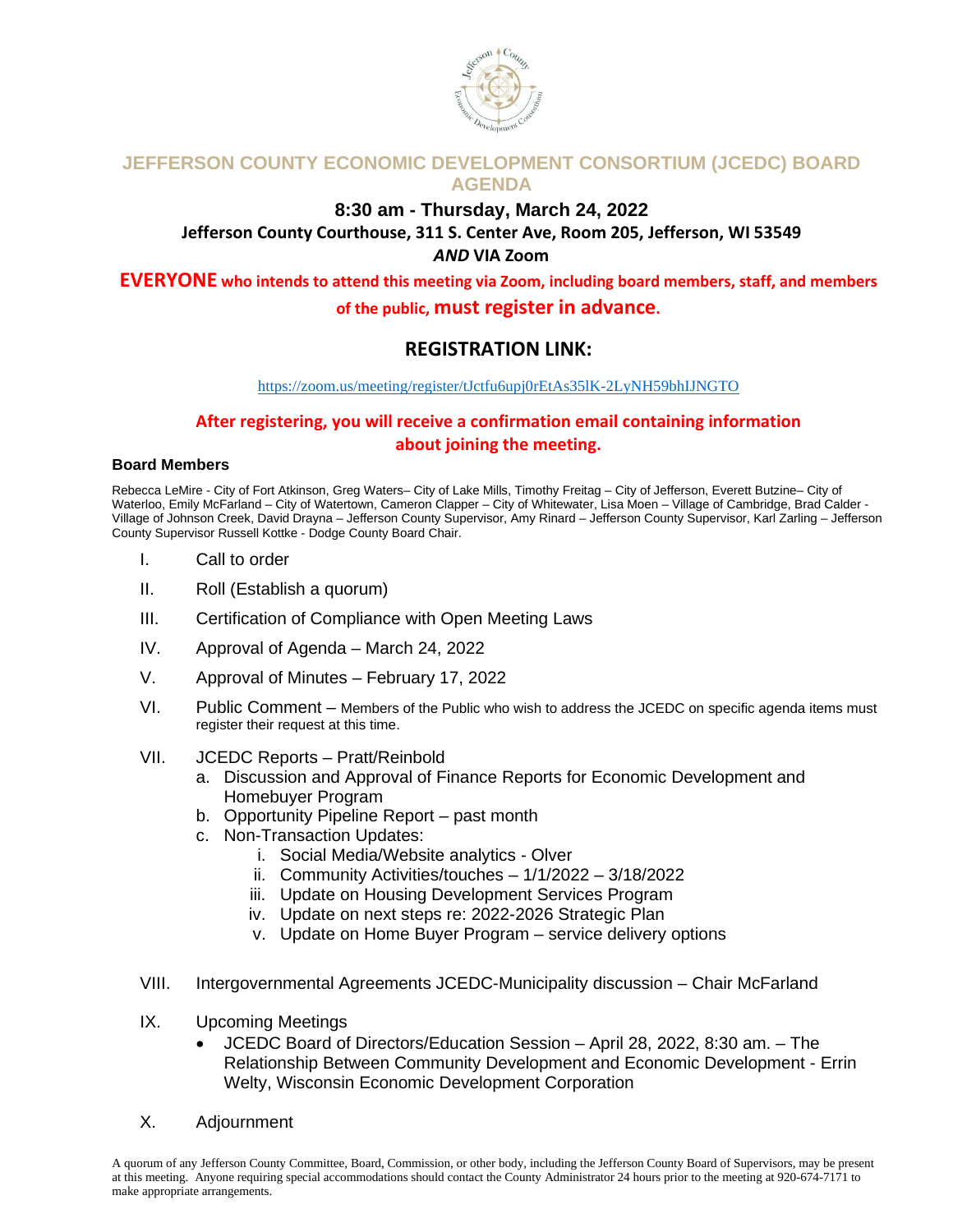#### **Jefferson County Economic Development Consortium (JCEDC) Board of Directors Meeting February 17, 2022 – Meeting held in person and via Zoom.**

Board members - Rebecca LeMire - City of Fort Atkinson, Timothy Freitag - City of Jefferson, Greg Waters - City of Lake Mills, Everett Butzine – City of Waterloo, Emily McFarland - City of Watertown, Cameron Capper - City of Whitewater, Lisa Moen - Village of Cambridge, Brad Calder of Johnson Creek, David Drayna - Jefferson County Supervisor, Karl Zarling - Jefferson County Supervisor, Amy Rinard - Jefferson County Supervisor, Russ Kottke - Dodge County

**I. Call to Order -** Meeting called to order by Chairman McFarland at 8:30 am.

#### **II. Roll Call – Quorum Established**

- JCEDC Board Members Present: Tim Freitag-City of Jefferson, Everett Butzine-City of Waterloo, Emily McFarland-City of Watertown, Lisa Moen-Village of Cambridge, Brad Calder-Village of Johnson Creek, David Drayna-County, Supervisor Amy Rinard-County Supervisor, Karl Zarling-County Supervisor, Russell Kottke – Dodge County
- Absent: Greg Waters -City of Lake Mills, Cameron Clapper-City of Whitewater
- Staff Present: Ben Wehmeier-Jefferson County Administrator, Victoria Pratt-JCEDC Executive Director, RoxAnne Witte-Program Specialist
- Members of the Public Attending: Joan Callen, Nate Salas
- **III**. **Certification of compliance with Open Meeting Law Requirements** Staff certified compliance for the agenda dated February 17, 2022.

#### **IV. Approval of Agenda**

Drayna/Moen moved to approve February 17, 2022 agenda as printed. Motion passed.

#### **V. Approval of Minutes**

Kottke/Drayna moved to approve January 27, 2022 JCEDC/ThriveED minutes as printed. Motion passed.

LeMire-City of Fort Atkinson joined meeting at 8:37 am.

#### **VI. Public Comments -** None

#### **VIII. JCEDC Reports**

- **A. Finance Report –**Zarling/Drayna moved to approve January 31, 2022, JCEDC and Homebuyer Program finance reports as presented. Motion passed.
- **B. Opportunity Pipeline Update** Pratt gave update on recruitment/retention/expansion projects that have been active for the last 30 days.

Freitag-City of Jefferson left meeting at 8:40 am.

#### **C. Update and Discussion: Next Steps for JCEDC/Strategic Planning Process**

Wehmeier/Pratt/Salas updated the board on the proposed next steps for the strategic planning process. As a result of the joint board meeting held in January, a retreat is being planned. The goal is to find the intersect between the needs of the public and private sectors as it relates to the mission and vision of both organizations. The hoped for outcome is to identify 3-4 initiatives that can be addressed by the JCEDC/ThriveED, identify the resources necessary to address these needs and determine what a 'measure of success' for each would be. Once this happens, staff will revise the 2022-2026 Strategic Plan and bring it to the boards of both organizations, for discussion and approval. Greater Watertown Community Health Foundation has agreed to underwrite the cost of the retreat. Since this is envisioned as a retreat for up to 15 folks to include representatives from both boards, a doodle poll will go out soon to identify attendees. It is imperative that all attendees agree to attend the full retreat, which is designed as an afternoon – OVERNIGHT – and next full morning session. Karl Zarling and Everett Butzine from the JCEDC board volunteered to attend.

#### **IX. Upcoming Meeting/Seminars**

• JCEDC Board of Directors Meeting/Education Session – March 24, 2022, 8:30 am.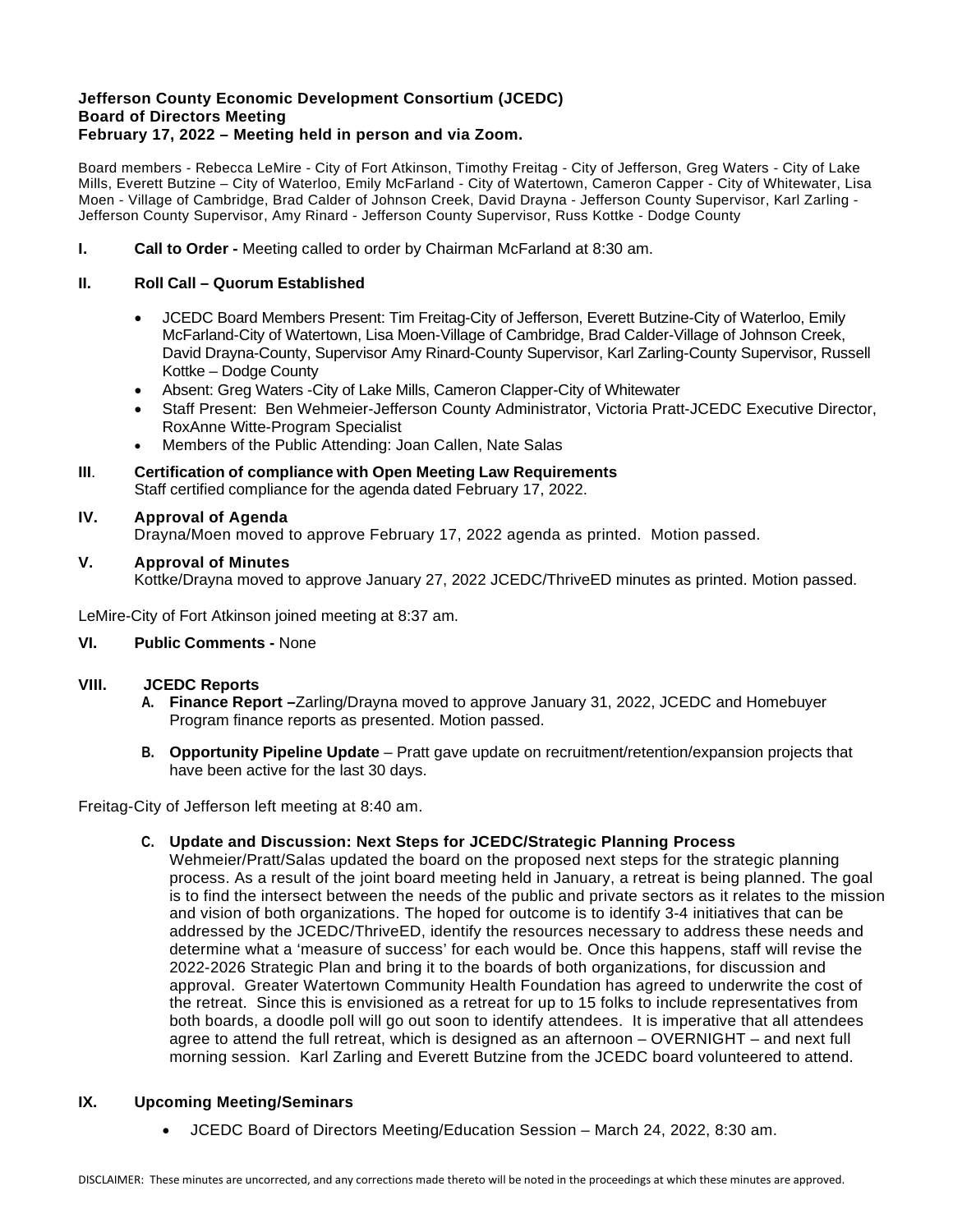JCEDC Board of Directors 2-17-2022 Page 2

#### **XI. Future Agenda Items**

• Jefferson County IGA Agreement

#### **XII. Adjournment**

There being no further business to come before the board for consideration at this time, LeMire/Zarling moved to adjourn. Meeting adjourned 8:59 am.

Minutes prepared by: RoxAnne L. Witte, Program Specialist Jefferson County Economic Development Consortium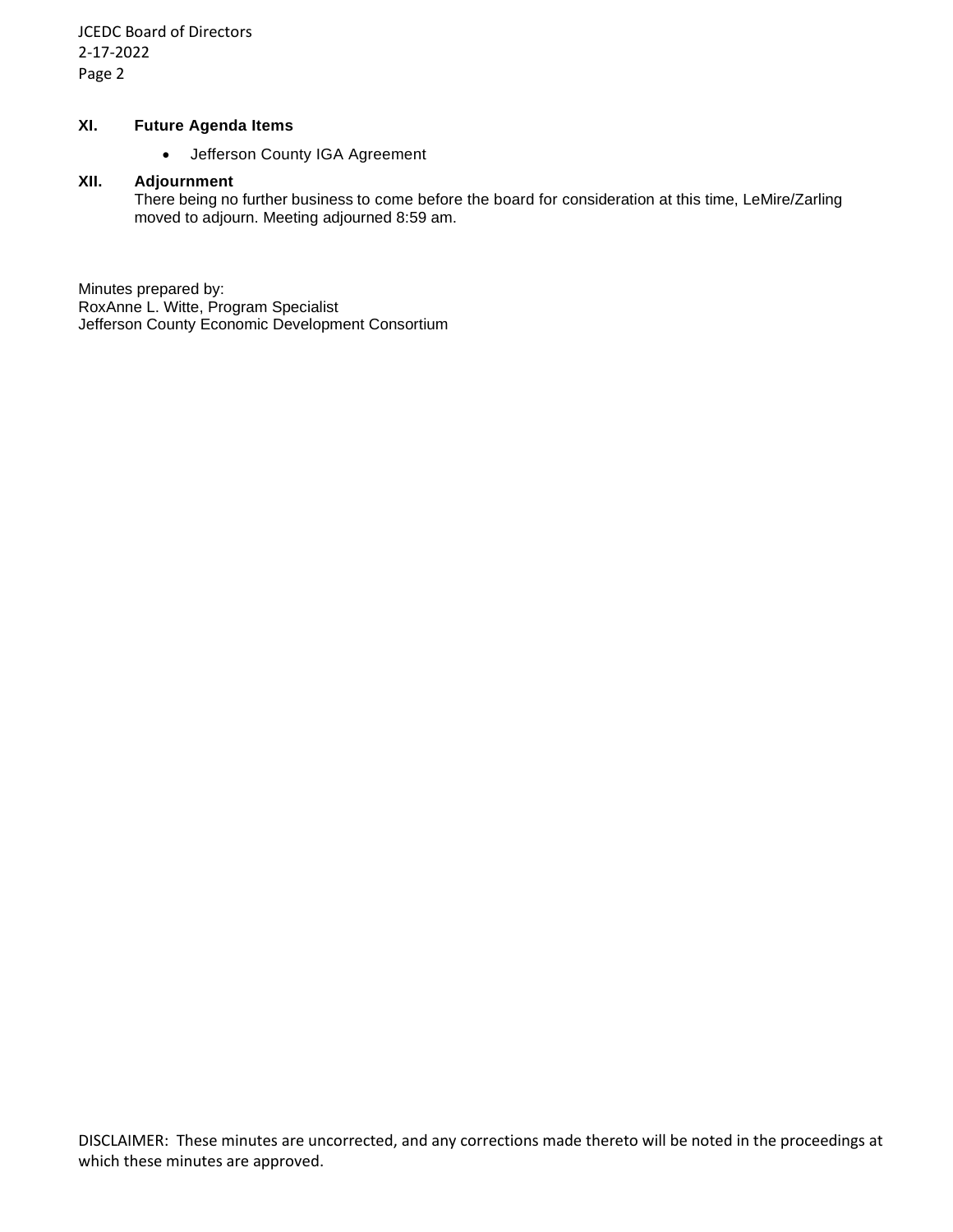# **Jefferson County Economic Development Consortium**

|                     |                                    | February 2022    |                     |                  |        |
|---------------------|------------------------------------|------------------|---------------------|------------------|--------|
|                     |                                    | <b>February</b>  | <b>Year to Date</b> |                  |        |
|                     |                                    | <b>Estimates</b> | <b>Actual</b>       | 2022 Budget*     |        |
| Revenue             |                                    |                  |                     |                  |        |
|                     | <b>JCEDC GHDP Service fees</b>     |                  |                     | 135,000.00       | 0.0%   |
|                     | <b>GHDP Reimburseable Espenses</b> |                  |                     |                  |        |
|                     | V-Cambridge                        |                  | 160.50              | 160.50           | 100.0% |
|                     | <b>V-Johnson Creek</b>             |                  | 4,546.50            | 4,546.00         | 100.0% |
|                     | <b>C-Fort Atkinson</b>             |                  | 18,702.00           | 18,702.00        | 100.0% |
|                     | <b>C-Jefferson</b>                 |                  | 12,165.00           | 12,165.00        | 100.0% |
|                     | <b>C-Lake Mills</b>                |                  | 9,226.50            | 9,226.50         | 100.0% |
|                     | <b>C-Waterloo</b>                  |                  | 5,043.00            | 5,043.00         | 100.0% |
|                     | C-Watertown                        |                  | 23,199.00           | 23,199.00        | 100.0% |
|                     | <b>C-Whitewater</b>                | 3,882.00         | 3,882.00            | 3,882.00         | 100.0% |
|                     | <b>Jefferson County</b>            |                  | 128,433.00          | 128,433.00       | 100.0% |
|                     | <b>Dodge County</b>                |                  |                     | 56,270.65        | 0.0%   |
|                     | <b>Contra Account</b>              |                  | (13,690.50)         | (13,690.50)      | 100.0% |
|                     | <b>Total</b>                       | 3,882.00         | 191,667.00          | \$<br>382,937.15 | 50.1%  |
|                     |                                    |                  |                     |                  |        |
|                     |                                    | February         | <b>Year to Date</b> |                  |        |
| <b>Expenditures</b> |                                    | <b>Estimates</b> | <b>Estimates</b>    | 2022 Budget      |        |
|                     |                                    |                  |                     |                  |        |
|                     | Personnel                          | 28,712.36        | 61,961.17           | 414,347.00       | 15%    |
|                     | <b>Professional Services</b>       |                  |                     | 25,000.00        | 0%     |
|                     | <b>Web Page Development</b>        |                  | 290.68              | 2,125.00         | 14%    |
|                     | <b>Office Expense</b>              | 277.28           | 745.67              | 9,500.00         | 8%     |
|                     | Membership                         |                  | 590.00              | 3,500.00         | 17%    |
|                     | <b>Professional Development</b>    | 302.24           | 1,915.13            | 10,500.00        | 18%    |
|                     | <b>Meeting Expenses</b>            |                  |                     | 1,000.00         | 0%     |
|                     | <b>Training Materials</b>          |                  |                     | 500.00           | 0%     |
|                     | <b>Subscriptions</b>               | 284.88           | 882.85              | 6,000.00         | 15%    |
|                     | Internet/Phones/Mis                | 1,216.93         | 2,457.26            | 14,884.00        | 17%    |
|                     | <b>Other Operating</b>             |                  |                     | 1,000.00         | 0%     |
|                     | <b>Travel Related</b>              | 486.25           | 416.67              | 6,800.00         | 6%     |
|                     | <b>Other Insurance</b>             | 271.75           | 271.75              | 3,261.00         | 8%     |
|                     | <b>Vehicle Repair</b>              |                  |                     |                  | 0%     |
|                     | <b>Railroad Consortium</b>         |                  | 14,000.00           | 14,000.00        | 100%   |
|                     | <b>Operating Reserve</b>           |                  |                     |                  |        |
|                     | <b>Total</b>                       | 31,551.69        | \$<br>83,531.18     | \$<br>512,417.00 | 16%    |

\*Budget Adjusted to reflect change in billing to Dodge County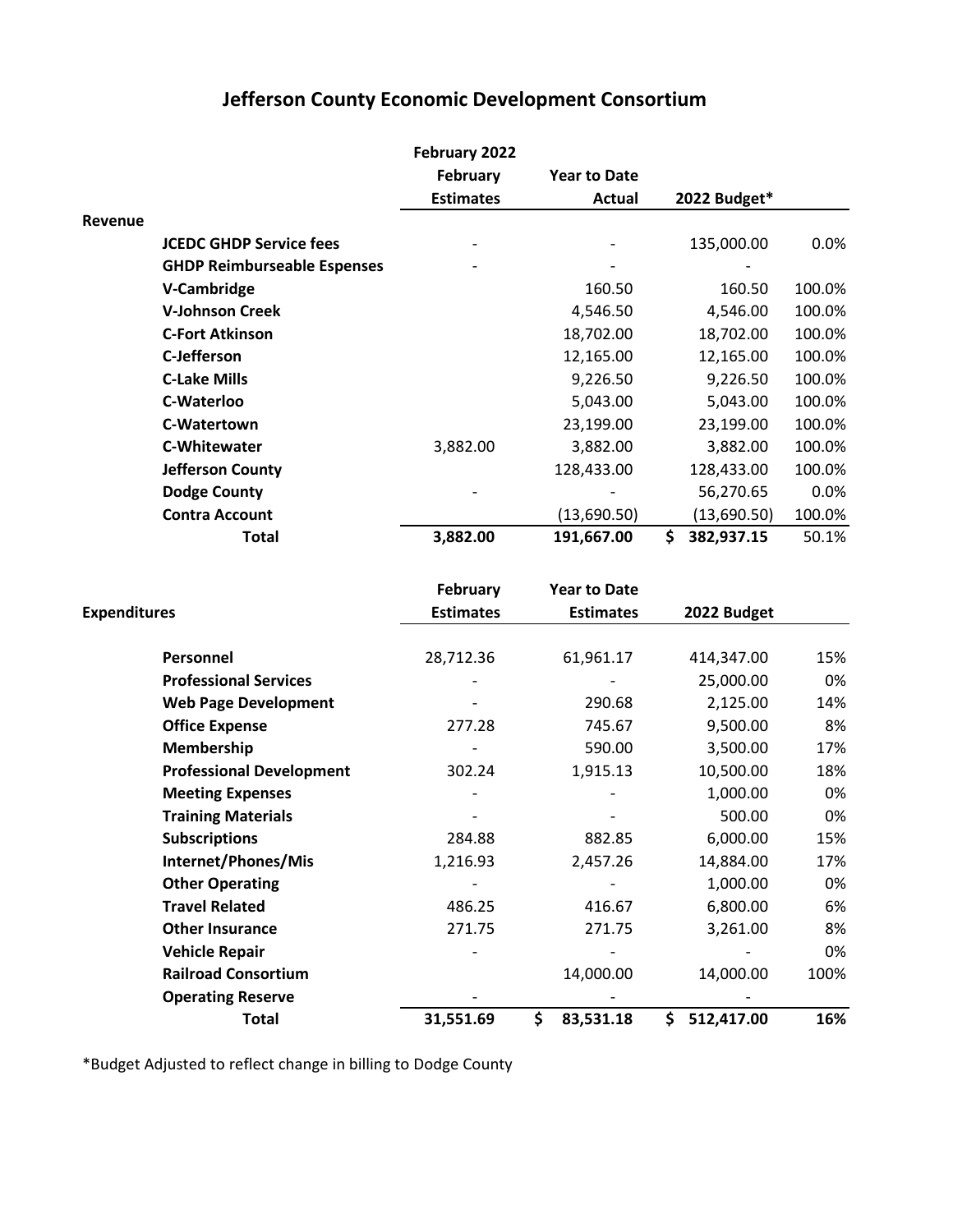# SUMMARY OF BUDGET

|                                                                                                                                   | <b>February</b><br><b>Estimates</b> | <b>Year to Date</b><br><b>Estimates</b> | 2022 Budget                              |
|-----------------------------------------------------------------------------------------------------------------------------------|-------------------------------------|-----------------------------------------|------------------------------------------|
| <b>I</b> Revenues                                                                                                                 | 3,882.00                            | \$191,667.00                            | \$382,937.15                             |
| <b>Expenses</b>                                                                                                                   | 31,551.69                           | \$83,531.18                             | \$512,417.00                             |
| <b>Total Profit/Loss</b><br><b>Proposed use of Reserves</b>                                                                       |                                     | \$108,135.82                            | $-$129,479.85$<br>\$129,479.85<br>\$0.00 |
| 1/1/2022 JCEDC Operating Reserve Carryforward Balance<br><b>Vested Benefits Balance</b><br><b>JCEDC Operating Reserve Balance</b> | ( \$32, 927.50)<br>\$285,672.77     | \$318,600.27                            |                                          |
| 5/17/2021 Loan Receivable due from ThriveED on 12/31/2022                                                                         |                                     |                                         | \$36,782.76                              |